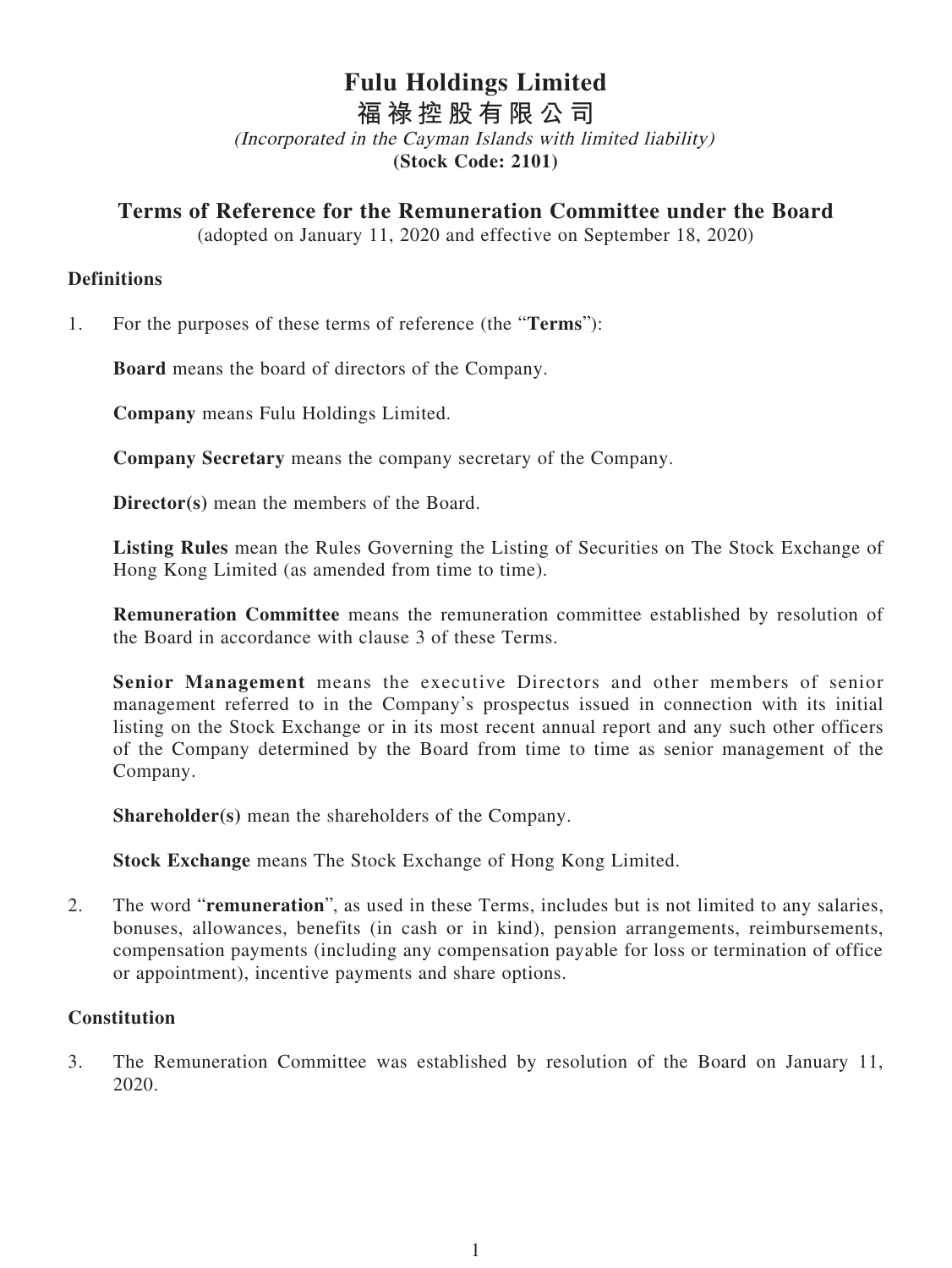# **Membership**

- 4. The members of the Remuneration Committee shall be appointed by the Board from time to time from the Directors and the Remuneration Committee shall consist of not less than three members, a majority of which shall be independent non-executive Directors. There shall be one chairman of the Remuneration Committee, who shall be appointed by the Board and shall be an independent non-executive Director.
- 5. Each member of the Remuneration Committee shall disclose to the Remuneration Committee:
	- (a) any personal financial interest (other than as a Shareholder of the Company) in any matter to be decided by the Remuneration Committee; or
	- (b) any potential conflict of interest arising from a cross-directorship. Any such member shall abstain from voting on resolutions of the Remuneration Committee in which such interest exists and from participating in the discussions concerning such resolutions, and (if so required by the Board) shall resign from the Remuneration Committee.
	- (c) At the invitation of the chairman of the Remuneration Committee, the chairman of the Board and/or executive Directors, external advisers and other persons may be invited to attend the meetings.
	- (d) The Company Secretary shall be the secretary of the Remuneration Committee. The Remuneration Committee may, from time to time, appoint any other person with the appropriate qualification and experience as the secretary of the Remuneration Committee.

### **Frequency and conduct of meetings**

- 6. Meetings shall be held at least once a year. A meeting shall be convened if necessary or upon the request of the chairman of the Remuneration Committee.
- 7. Notice of any meetings shall be given at least 3 days prior to any such meeting being held, unless the members of the Remuneration Committee attending a particular meeting in person unanimously waive such notice. Irrespective of the length of notice being given, attendance of a meeting by a member of the Remuneration Committee shall be deemed as a waiver of the requisite length of notice by such member. An agenda and accompanying meeting papers should be sent in full to all members of the Remuneration Committee in a timely manner and at least 1 days before the intended date of a meeting of the Remuneration Committee (or such other period as agreed by its members). The agenda and accompanying meeting papers may be in paper form or electronic form, and may be delivered by post, by email or any other delivery method that can be received by the members.
- 8. The quorum for meetings of the Remuneration Committee shall be two members. Members shall attend the meetings in person, or by telephone (or other similar communication equipment), as long as all attendants of the meeting are able to listen and talk among themselves during the meeting. Under such circumstances, the attendants shall be deemed as attending the meeting in person, counted in the quorum and entitled to vote.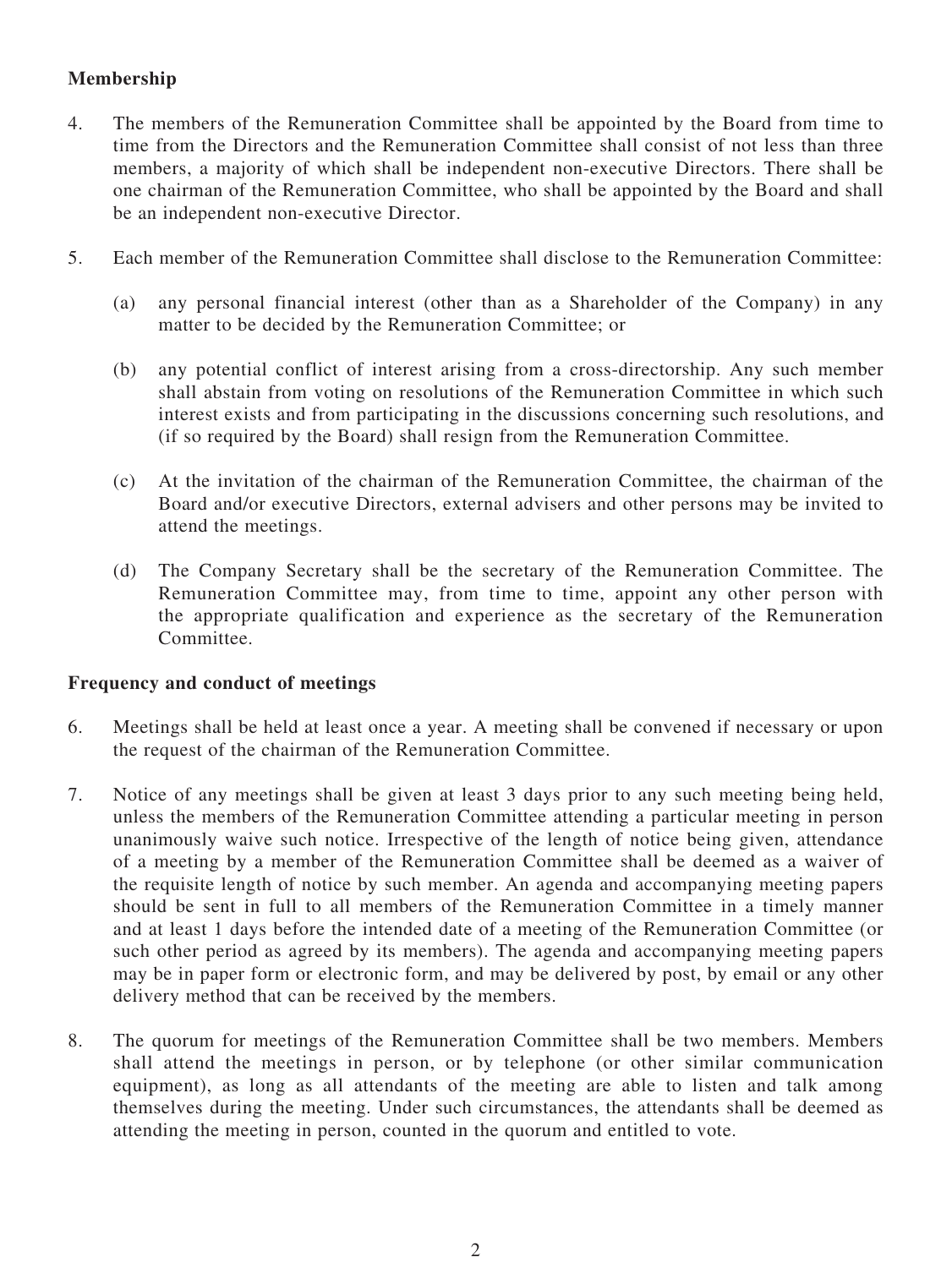- 9. Each member shall have one vote. Resolutions of the Remuneration Committee at any meetings shall be passed by a majority of votes of the members of the Remuneration Committee present. A resolution in writing signed by all members of the Remuneration Committee shall be as valid and effective as if it had been passed at a meeting of the Remuneration Committee duly convened and held.
- 10. The Senior Management is obliged to supply the Remuneration Committee with adequate information in a timely manner, in order to enable the Remuneration Committee to make informed decisions. The information supplied by the Senior Management must be complete and reliable. Where a member of the Remuneration Committee requires more information than is volunteered by the Senior Management, the relevant member of the Remuneration Committee should make further enquiries as necessary. The Remuneration Committee and each of its members shall have separate and independent access to the Senior Management.

## **Authority**

- 11. The Remuneration Committee is authorized by the Board to discharge its duties within these Terms. The Remuneration Committee is authorized to seek any remuneration information it requires from the Directors and/or Senior Management, who are directed to co-operate with the Remuneration Committee.
- 12. The Remuneration Committee is authorized by the Board to obtain external independent professional advice and to secure the attendance of outsiders with relevant experience and expertise at the cost of the Company if the Remuneration Committee considers this necessary. The Remuneration Committee shall be provided with sufficient resources to discharge its duties. The Remuneration Committee should take full responsibilities for establishing the selection criteria, selecting, appointing and setting the terms of reference for any external remuneration adviser who advises to the Remuneration Committee.

### **Duties**

- 13. The duties of the Remuneration Committee shall include:
	- (a) making recommendations to the Board on the Company's remuneration policy and structure for all Directors and Senior Management and on the establishment of formal and transparent procedures for developing remuneration policy;
	- (b) being responsible for either (i) determining, with delegated responsibility by the Board, the remuneration packages of individual executive Directors and Senior Management; or (ii) making recommendations to the Board on the remuneration packages of individual executive Directors and Senior Management (this should include benefits in kind, pension rights and compensation payments, including any compensation payable for loss or termination of office or appointment);
	- (c) making recommendations to the Board on the remuneration of non-executive Directors;
	- (d) the Remuneration Committee shall consider the salaries paid by comparable companies, time commitment and responsibilities and employment conditions of other positions in the Company;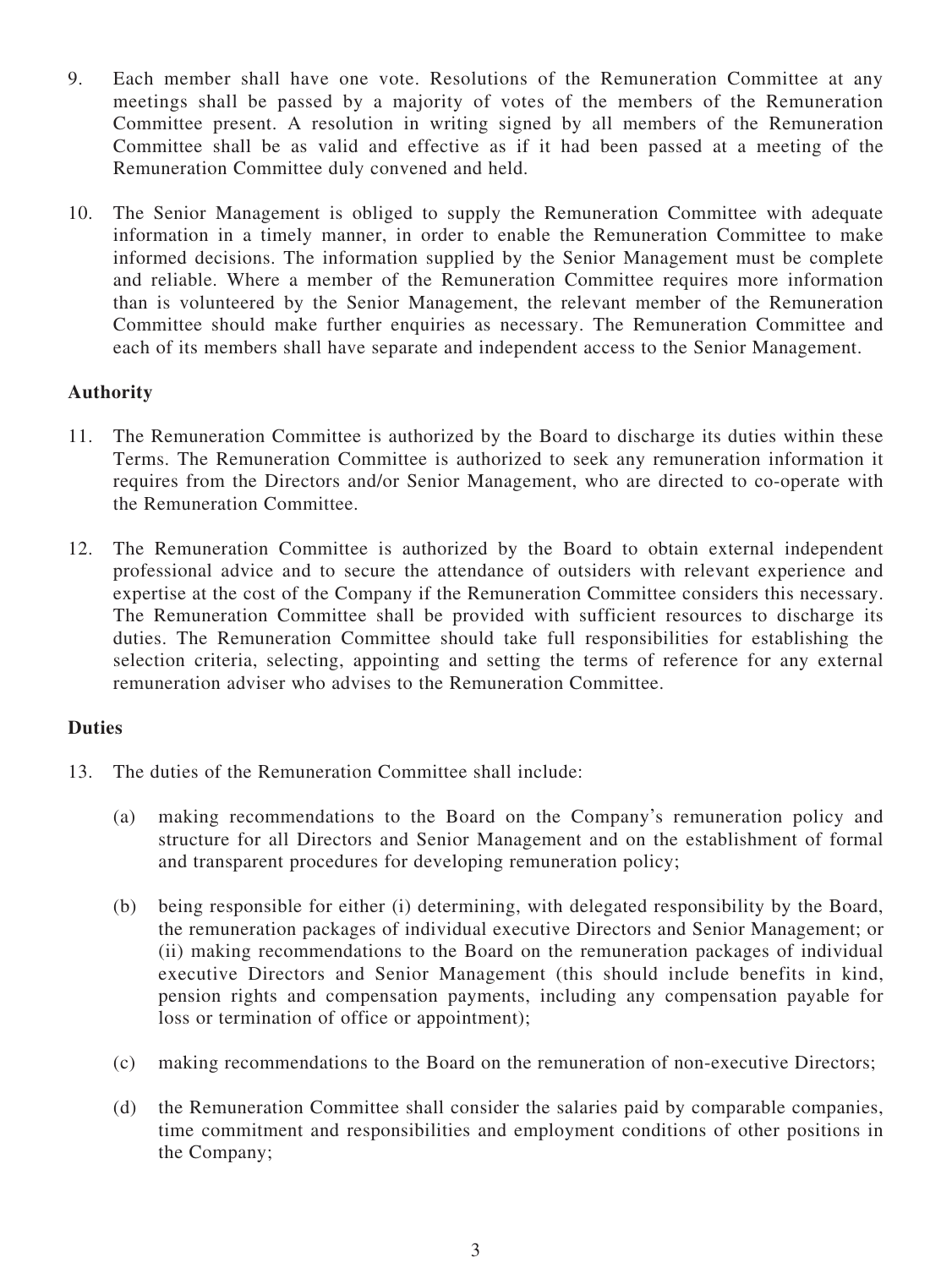- (e) reviewing and approving the Senior Management's remuneration proposals with reference to the Board's corporate goals and objectives;
- (f) reviewing and approving compensation payable to the executive Directors and Senior Management for any loss or termination of office or appointment to ensure that it is consistent with contractual terms; or if not, is otherwise fair, reasonable and not excessive;
- (g) reviewing and approving compensation arrangements relating to the dismissal or removal of the Directors for misconduct to ensure that they are consistent with contractual terms; or if not, are otherwise reasonable and appropriate;
- (h) ensuring that no Director or any of his/her associates is involved in deciding his/her own remuneration;
- (i) advising the Shareholders on how to vote with respect to any service contracts of the Directors that require the Shareholders' approval under the Listing Rules; and
- (j) reviewing the Company's policy on expense reimbursements for the Directors and Senior Management.
- 14. In discharging its duties under these Terms, the Remuneration Committee should:
	- (a) consult the chairman of the Board and/or the chief executive officer on its remuneration proposals for other executive Directors and have access to independent professional advice if necessary;
	- (b) provide the remuneration packages required to attract, retain and motivate the executive Directors without paying excessive remuneration;
	- (c) judge where to position the Company relative to other companies. It should be aware what comparable companies are offering and take into account the relative performance;
	- (d) be sensitive to the macro-environment, including remuneration and employment conditions of the Company and elsewhere, especially when determining annual salary increments;
	- (e) ensure that the remuneration package of the executive Directors are designed to align their interests with those of the Shareholders and to give the Directors incentives to perform at the highest levels; and
	- (f) ensure that share options (if any) offered by the Company to the Directors or Senior Management are in compliance with the requirements under Chapter 17 of the Listing Rules, as applicable.